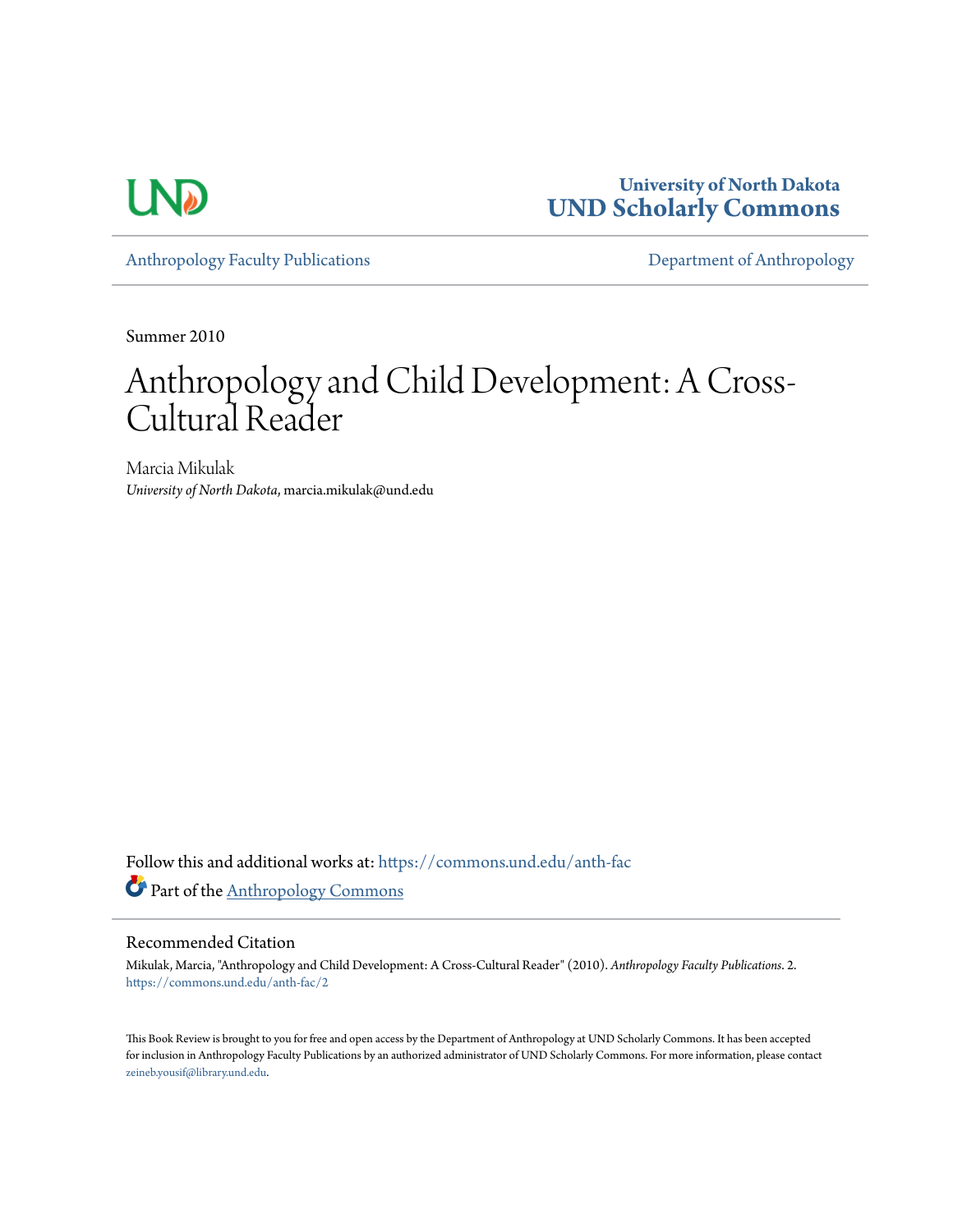### **Marcia.Mikulak@und.nodak.edu**

#### **Word Count: 996**

**Anthropology and Child Development: A Cross-Cultural Reader.** *Robert A. LeVine and Rebecca S. New,* eds. Malden, MA: Blackwell, 2008, 324 pp. \$40.00, paper.

*Anthropology and Child Development: A Cross-Cultural Reader* contains diverse anthropological and social science studies that examine the impact of cultural practices on child development. The book is organized into four parts ("Discovering Diversity," "Infant Care and Cultural Variation," "Early Childhood," and "Middle and Later Childhood"), each of which examines anthropological writings on infancy and childhood. I touch upon all four sections briefly, but given space limitations I cannot mention every chapter.

Part I brings the work of Franz Boas, Margaret Mead, Bronislaw Malinowski, Meyers Fortes, and Ruth Benedict together under the rubric of early-twentieth-century cross-cultural studies of childhood. Selections are as diverse as Boas's work on skeletal growth and physical development among European immigrants in New York; Malinowski's recasting of Freud's psychoanalytical theory through his study of Trobriand kinship relations; Fortes's work on the social and psychological aspects of children's knowledge acquisition, social maturity, and inclusion in the adult world among the Tallensi in northern Ghana; and Benedict's supposition that culture mitigates the effect of biology, at least in terms of human behavior.

Part II pays homage to infant studies. With the exception of Margaret Mead and a few others, although some anthropologists documented practices of childbirth and child rearing, most did not consider infants and children to be viable research subjects. After 1960, however, the commingling of biology, psychology, and linguistics resulted in new perspectives on infant development. The authors in this section focus on gender, inequality, and relations of power as related to the well-being of women and their vulnerable offspring.

Robert A. LeVine's comparative research of the Gusii in rural Kenya and middle-class urban/suburban Americans presents an analysis of parenting in relation to lived experiences across geographic locations and economic and social classes. Melvin Konner's portraits of infancy among foraging peoples in southern Saharan Africa as well as Edward Tronick and colleagues' and Barry Hewlett's work with the !Kung San of the Kalahari Desert, the Efe of the Ituri Forest in Zaire, and the Aka of the Central African Republic are examples of research linking human studies with those of other primates. Although early hunter-gatherer studies sought to discover traces of the "ancestral" child rearing practices in terms of universals, this research shows that contemporary hunter-gatherers are not homogeneous but instead demonstrate striking variations in infant care based on cultural practices and ecological factors. The final chapters in this section focus on populations of European origin. For example, LeVine and Norman's research reveals striking cultural variation in how people communicate with their infants and the meanings and roles they assign to their children.

A very welcome component of this edited volume is the section on early childhood language acquisition. The main focus is on children's communication, social interaction, and "play," each of which demonstrates human agency in the early stages of biological and cultural development. Such research, particularly since the early 1960s, not only demonstrates how children discover, incorporate, and interact with their various environments, but also how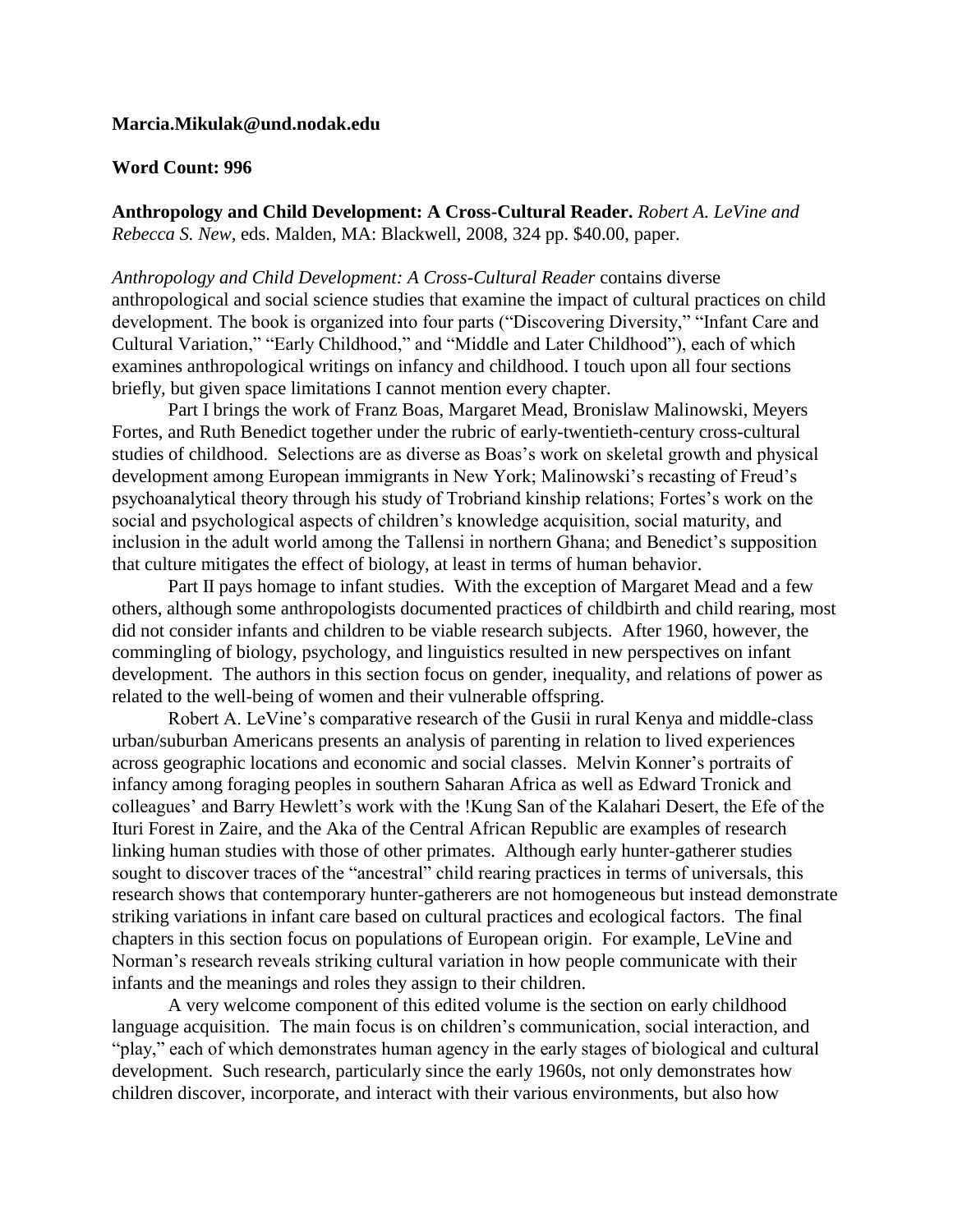children alter and redefine the worlds in which they live.

Patricia Clancy's chapter demonstrates Japanese mothers' assumption that their children grasp intentions, feelings, and demands without the use of explanations typical of American parents. The author refers to "unspoken expectations of benevolence" that reflect cultural norms of empathy and conformity in this hierarchical society. Sara Harkness and Charles Super study child and maternal speech in everyday social situations among the Kipsigis of Kenya, who emphasize language comprehension rather than production, reflecting cultural values of obedience and respect. Finally, Jean Briggs explores the social and cultural context of emotional development of young children among the Utku Eskimo. Briggs challenges Erik Erikson's universal stages of psychosocial development (Briggs 1987; Erickson 1950), demonstrating the variability found cross-culturally in conceptions of autonomous behavior in child development.

Another important contribution to this volume is the work of William Corsaro and Thomas Rizzo, who argue that children are not only active social agents but also participants in a collective process of socialization—that is, children collectively create processes of appropriation and produce, maintain, and extend peer culture as they reproduce aspects of their culture at large. Indeed, this perspective recognizes the full spectrum of influence children embody as powerful cultural beings.

Part IV explores the middle and later phases of childhood—for example, in the studies of Suzanne Gaskins in a Mayan community and Martha Wenger in a Giriama community of coastal Kenya, both of which incorporate work, play, participation, and learning. Anthropological research on child learning has focused on school-aged children in "developed" countries; little research has focused on children in parts of the world where formalized schooling does not exist.

Through the work of Lev Vygotsky (Vygotsky 1978), cognition has been understood to be a "situated" phenomenon, related to the diverse environments in which children live and learn. However, Rogoff and colleagues argue that some stages of cognitive maturity are recognized universally. Weisner and Gallimore discuss cross-cultural data on child responsibilities in agricultural societies, particularly with regard to sibling care, and John and Beatrice Whiting's "Six Cultures Study" examines altruistic and egoistic activities of children in the outer suburbs of Boston and in rural Mexican communities. They identify trends specific to early and middle childhood and document the ways in which children who contribute to agricultural production spend their time. Gaskins emphasizes the importance of work for older children, while Wenger points to the importance of gender in differentiating activities in rural societies.

The authors acknowledge the Eurocentric influence of 19<sup>th</sup> century Anglo-American and Western-European psychological and biological sciences upon early childhood anthropological studies, and provide the reader with important theoretical and methodological changes that have resulted in the transformation of the anthropological study of children and childhood. I recommend this book as a good introduction to the study of child development that draws upon anthropology's unique ability to hone in on both the extraordinarily complex phenomenon of individual childhood agency, and the social constructions that tend to bind and limit our notions of who children as social actors.

> Marcia Mikulak University of North Dakota